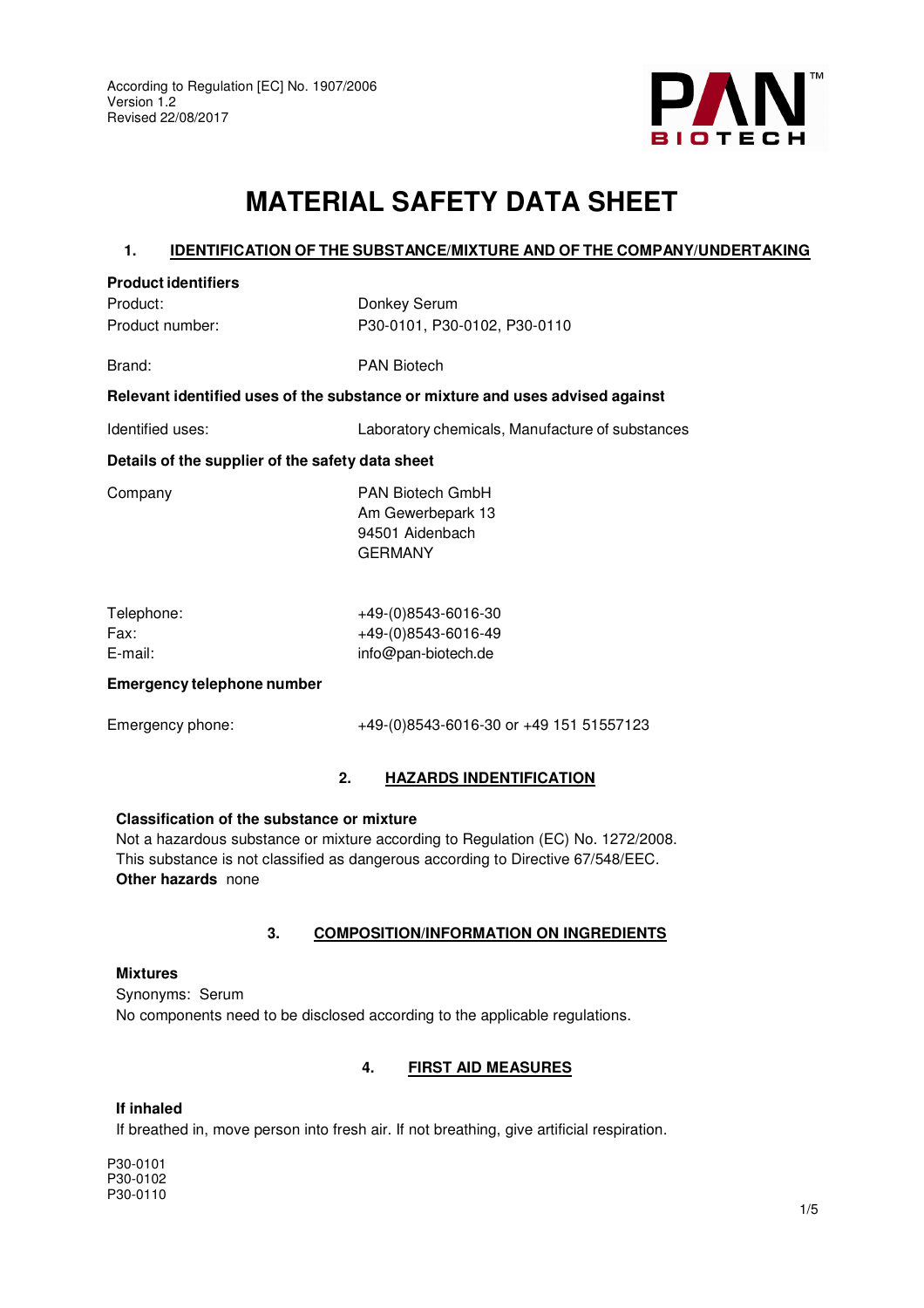

#### **In case of skin contact**

Wash off with soap and plenty of water.

### **In case of eye contact**

Flush eyes with water as a precaution.

## **If swallowed**

Never give anything by mouth to an unconscious person. Rinse mouth with water. **Indication of any immediate medical attention and special treatment needed**  no data available

## **5. FIREFIGHTING MEASURES**

# **Extinguishing media Suitable extinguishing media**  Use water spray, alcohol-resistant foam, dry chemical or carbon dioxide. **Special hazards arising from the substance or mixture**  Carbon oxides **Advice for firefighters**  Wear self contained breathing apparatus for firefighting if necessary.

# **6. ACCIDENTAL RELEASE MEASURES**

**Personal precautions, protective equipment and emergency procedures**  Avoid breathing vapours, mist or gas. **Environmental precautions**  Do not let product enter drains **Methods and materials for containment and cleaning up**  Keep in suitable, closed containers for disposal.

# **7. HANDLING AND STORAGE**

## **Precautions for safe handling**

Normal measures for preventive fire protection. **Conditions for safe storage, including any incompatibilities**  Store in cool place. Keep container tightly closed in a dry and well-ventilated place. Containers which are opened must be carefully resealed and kept upright to prevent leakage. **Recommended storage temperature: -20 °C**

# **8. EXPOSURE CONTROLS/PERSONAL PROTECTION**

**Control parameters Components with workplace control parameters Exposure controls Appropriate engineering controls**  General industrial hygiene practice. **Personal protective equipment Eye/face protection**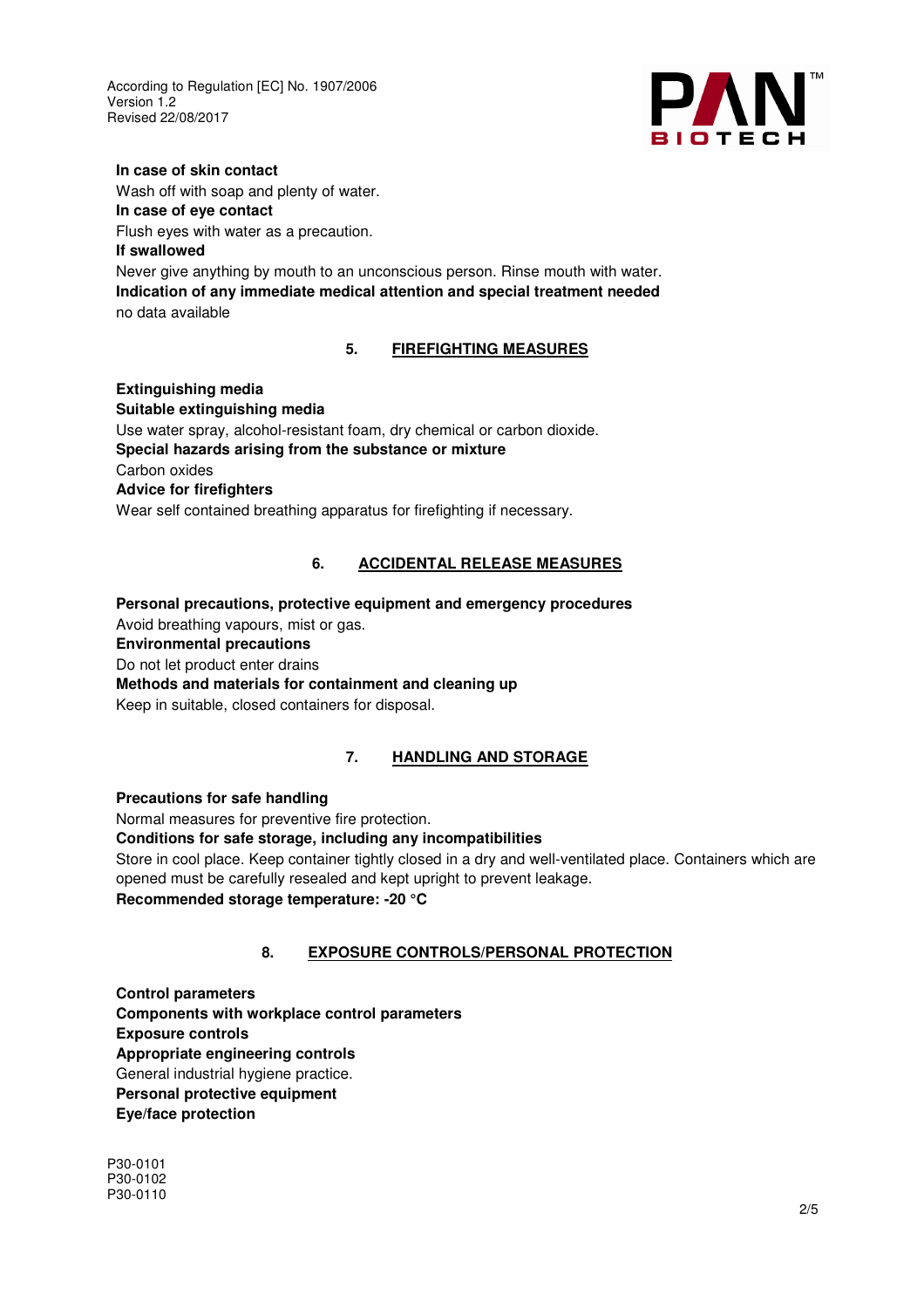

Use equipment for eye protection tested and approved under appropriate government standards such as NIOSH (US) or EN 166(EU).

#### **Skin protection**

Handle with gloves. Gloves must be inspected prior to use. Use proper glove removal technique (without touching glove's outer surface) to avoid skin contact with this product. Dispose of contaminated gloves after use in accordance with applicable laws and good laboratory practices. Wash and dry hands. The selected protective gloves have to satisfy the specifications of EU Directive 89/686/EEC and the standard EN 374 derived from it.

#### **Body Protection**

Impervious clothing, The type of protective equipment must be selected according to the concentration and amount of the dangerous substance at the specific workplace.

#### **Respiratory protection**

Respiratory protection not required. For nuisance exposures use type OV/AG (US) or type ABEK (EU EN 14387) respirator cartridges. Use respirators and components tested and approved under appropriate government standards such as NIOSH (US) or CEN (EU).

#### **Control of environmental exposure**

Do not let product enter drains

#### **9. PHYSICAL AND CHEMICAL PROPERTIES**

**Appearance form:** liquid **Odour Odour no data available odour no data available odour no data available Odour threshold no data available no data available pH pH no data available pH no data available pH no data available Melting point/freezing point** no data available no data available **Initial boiling point and boiling range** no data available **Flash point** no data available no data available **Evapouration rate** no data available no data available **Flammability (solid, gas)** no data available no data available **Upper/lower flammability or explosive limits** no data available **Vapour pressure** no data available **Vapour density** no data available in the set of the set of the set of the set of the set of the set of the set o **Relative density no data available no data available Water solubility Water solubility no data available Partition coefficient: noctanol/water no model is a model of the contract of the partition coefficient:** no data available **Auto-ignition temperature** no data available no data available **Decomposition temperature** no data available **Viscosity no data available no data available no data available no data available Explosive properties no data available** no data available **Oxidizing properties no data available no data available no data available** 

## **10. STABILITY AND REACTIVITY**

**Reactivity** no data available **Chemical stability** Stable under recommended storage conditions **Possibility of hazardous reactions** no data available **Conditions to avoid** no data available **Incompatible materials** Strong oxidizing agents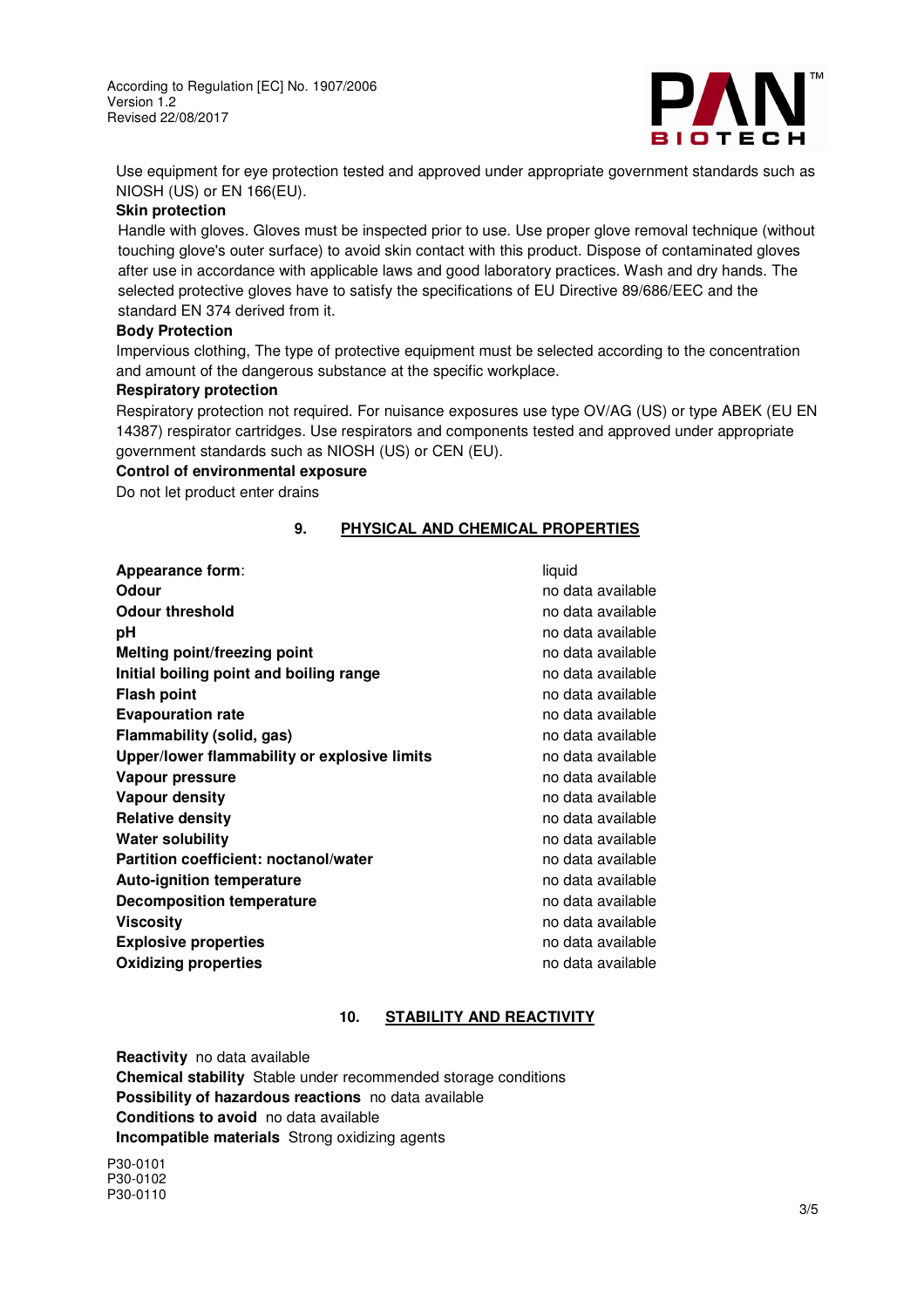

**Hazardous decomposition products** no data available Other decomposition products - no data available

**11. TOXICOLOGICAL INFORMATION**

## **Acute toxicity no data available no data available Skin corrosion/irritation no data available no data available no data available** Serious eye damage/eye irritation **no data available Serious** eye damage/eye irritation **Respiratory or skin sensitization no data available Germ cell mutagenicity no data available no data available Carcinogenicity**

IARC: No component of this product present at levels greater than or equal to 0.1% is identified as probable, possible or confirmed human carcinogen by IARC.

**Reproductive toxicity no data available no data available Specific target organ toxicity - single exposure** no data available **Specific target organ toxicity - repeated exposure** no data available **Aspiration hazard no data available no data available no data available Additional Information** 

RTECS: Not available To the best of our knowledge, the chemical, physical, and toxicological properties have not been thoroughly investigated.

# **12. ECOLOGICAL INFORMATION**

| <b>Toxicity</b>                           | no data available                           |
|-------------------------------------------|---------------------------------------------|
| Persistence and degradability             | no data available                           |
| <b>Bioaccumulative potential</b>          | no data available                           |
| <b>Mobility in soil</b>                   | no data available                           |
| <b>Results of PBT and vPvB assessment</b> | PBT/vPvB assessment not available as        |
|                                           | chemical safety assessment not required/not |
|                                           | conducted                                   |

**Other adverse effects no data available** 

# **13. DISPOSAL CONSIDERATIONS**

**Waste treatment methods Product**  Offer surplus and non-recyclable solutions to a licensed disposal company. **Contaminated packaging**  Dispose of as unused product.

# **14. TRANSPORT INFORMATION**

**UN number** 

ADR/RID: - IMDG: - IMDG: - IATA: -